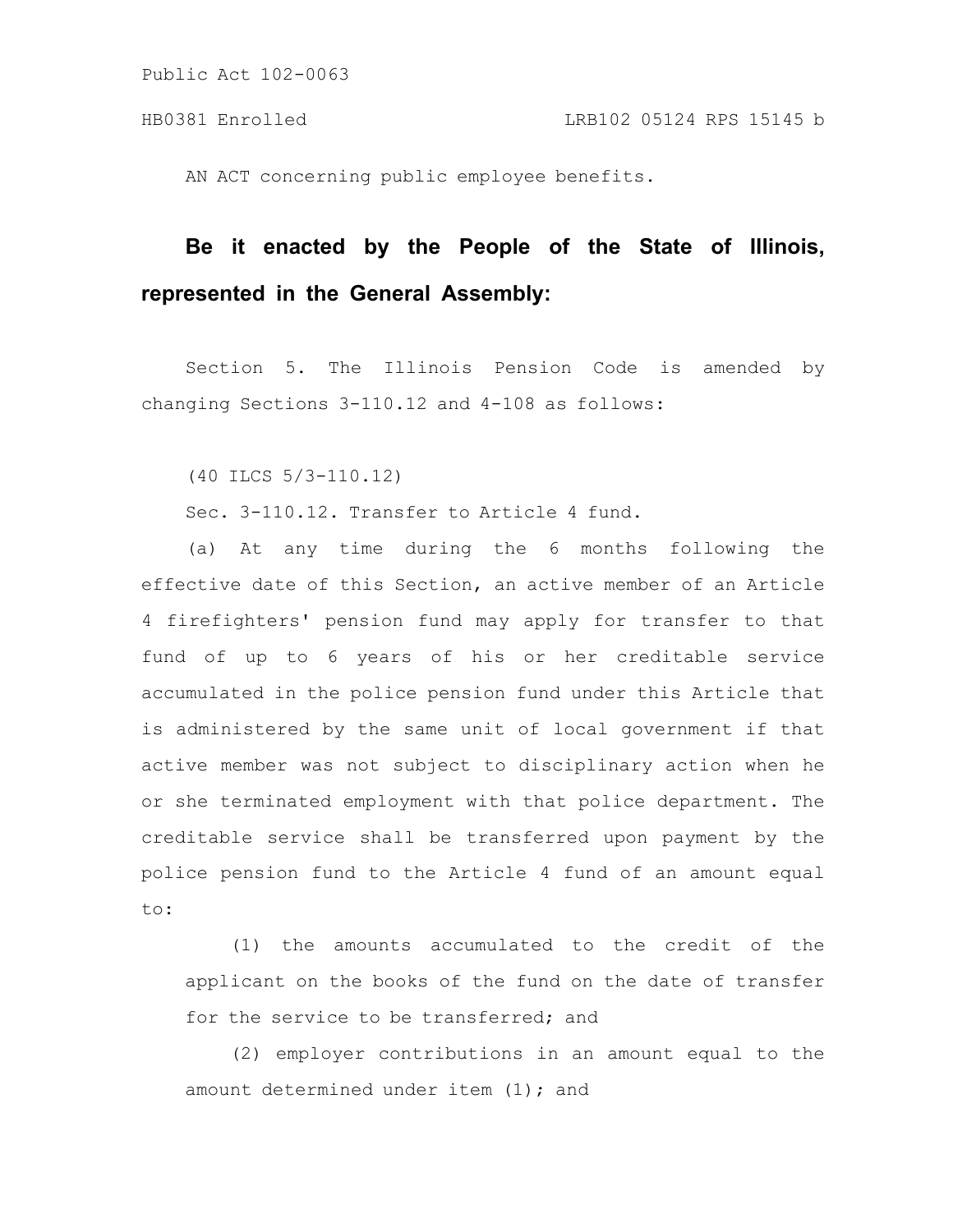(3) any interest paid by the applicant in order to reinstate service.

Participation in the police pension fund with respect to the transferred creditable service shall terminate on the date of transfer.

(a-5) At any time during the 6 months following the effective date of this amendatory Act of the 102nd General Assembly, an active member of an Article 4 firefighters' pension fund may apply for transfer to that fund of up to 8 years of his or her creditable service accumulated in a police pension fund under this Article that is administered by a unit of local government if that active member was not subject to disciplinary action when he or she terminated employment with that police department. The creditable service shall be transferred upon payment by the police pension fund to the Article 4 fund of an amount equal to:

(1) the amounts accumulated to the credit of the applicant on the books of the fund on the date of transfer for the service to be transferred; and

(2) employer contributions in an amount equal to the amount determined under item (1); and

(3) any interest paid by the applicant in order to reinstate service.

Participation in the police pension fund with respect to the transferred creditable service shall terminate on the date of transfer.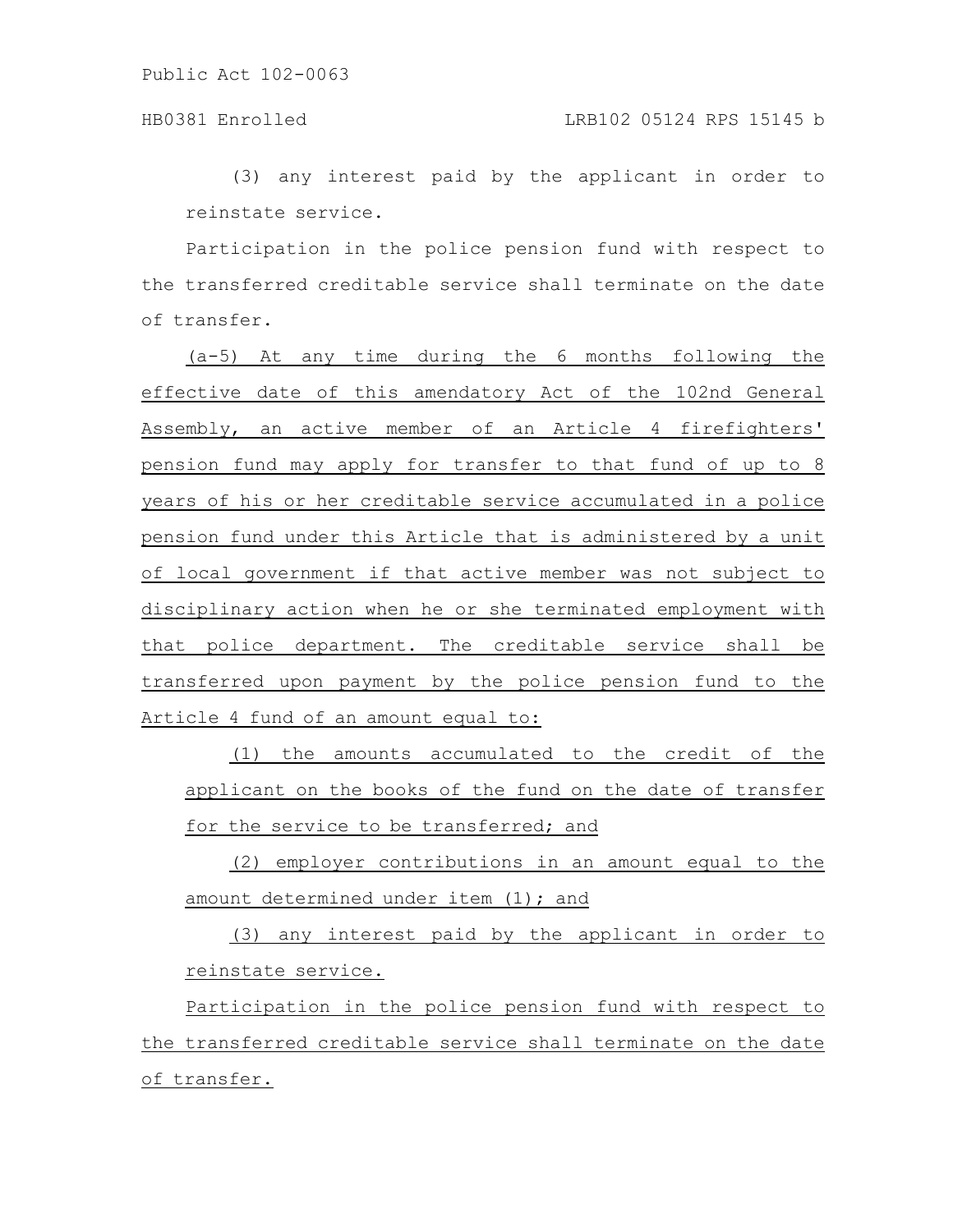### HB0381 Enrolled LRB102 05124 RPS 15145 b

(b) At the time of applying for transfer of creditable service under this Section, an active member of an Article 4 firefighters' pension fund may, for the purpose of that transfer, reinstate creditable service that was terminated by receipt of a refund, by payment to the police pension fund of the amount of the refund with interest thereon at the rate of 6% per year, compounded annually, from the date of the refund to the date of payment.

(Source: P.A. 100-544, eff. 11-8-17.)

(40 ILCS 5/4-108) (from Ch. 108 1/2, par. 4-108)

Sec. 4-108. Creditable service.

(a) Creditable service is the time served as a firefighter of a municipality. In computing creditable service, furloughs and leaves of absence without pay exceeding 30 days in any one year shall not be counted, but leaves of absence for illness or accident regardless of length, and periods of disability for which a firefighter received no disability pension payments under this Article, shall be counted.

(b) Furloughs and leaves of absence of 30 days or less in any one year may be counted as creditable service, if the firefighter makes the contribution to the fund that would have been required had he or she not been on furlough or leave of absence. To qualify for this creditable service, the firefighter must pay the required contributions to the fund not more than 90 days subsequent to the termination of the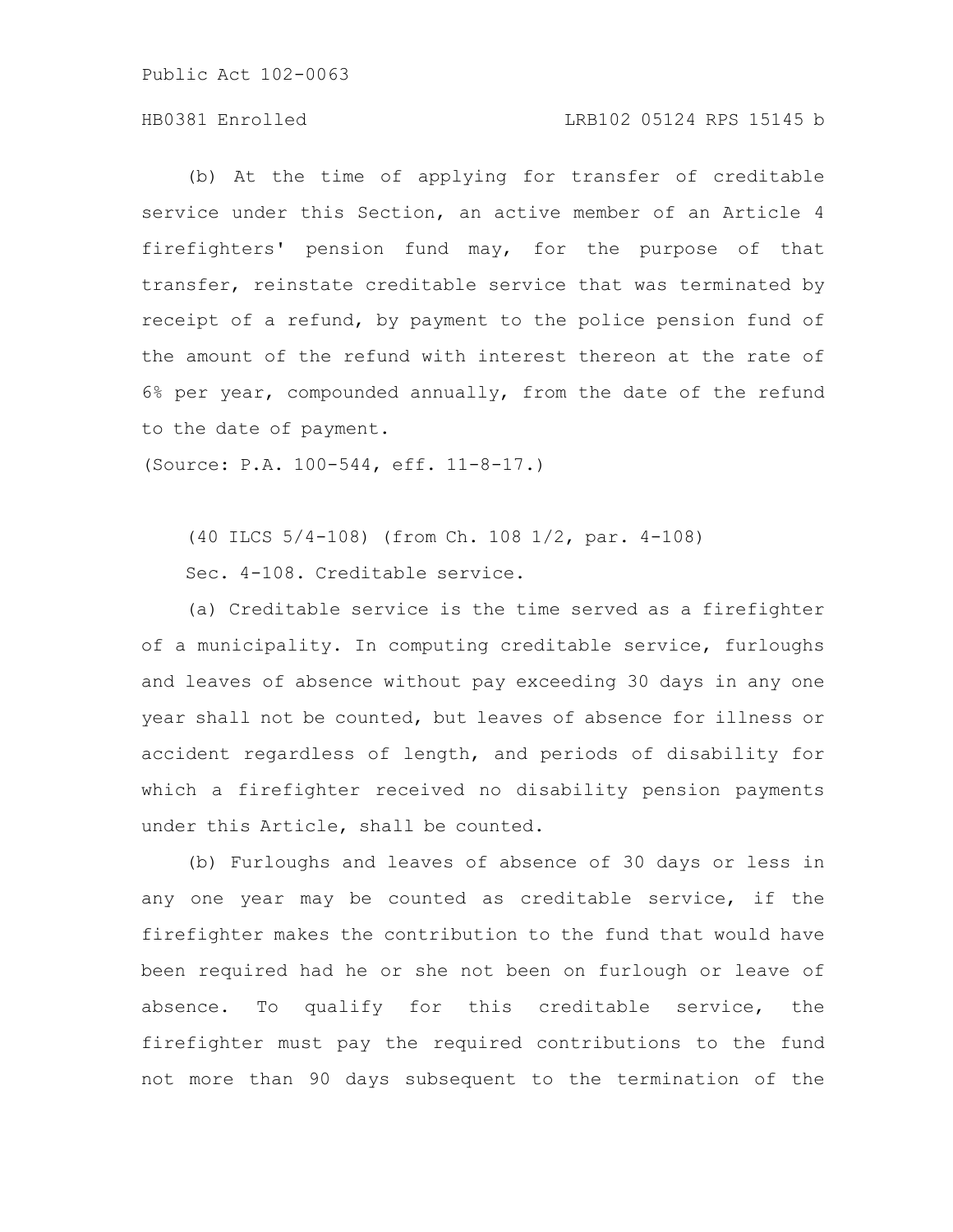## HB0381 Enrolled LRB102 05124 RPS 15145 b

furlough or leave of absence, to the extent that the municipality has not made such contribution on his or her behalf.

(c) Creditable service includes:

(1) Service in the military, naval or air forces of the United States entered upon when the person was an active firefighter, provided that, upon applying for a permanent pension, and in accordance with the rules of the board the firefighter pays into the fund the amount that would have been contributed had he or she been a regular contributor during such period of service, if and to the extent that the municipality which the firefighter served made no such contributions in his or her behalf. The total amount of such creditable service shall not exceed 5 years, except that any firefighter who on July 1, 1973 had more than 5 years of such creditable service shall receive the total amount thereof as of that date.

(1.5) Up to 24 months of service in the military, naval, or air forces of the United States that was served prior to employment by a municipality or fire protection district as a firefighter. To receive the credit for the military service prior to the employment as a firefighter, the firefighter must apply in writing to the fund and must make contributions to the fund equal to (i) the employee contributions that would have been required had the service been rendered as a member, plus (ii) an amount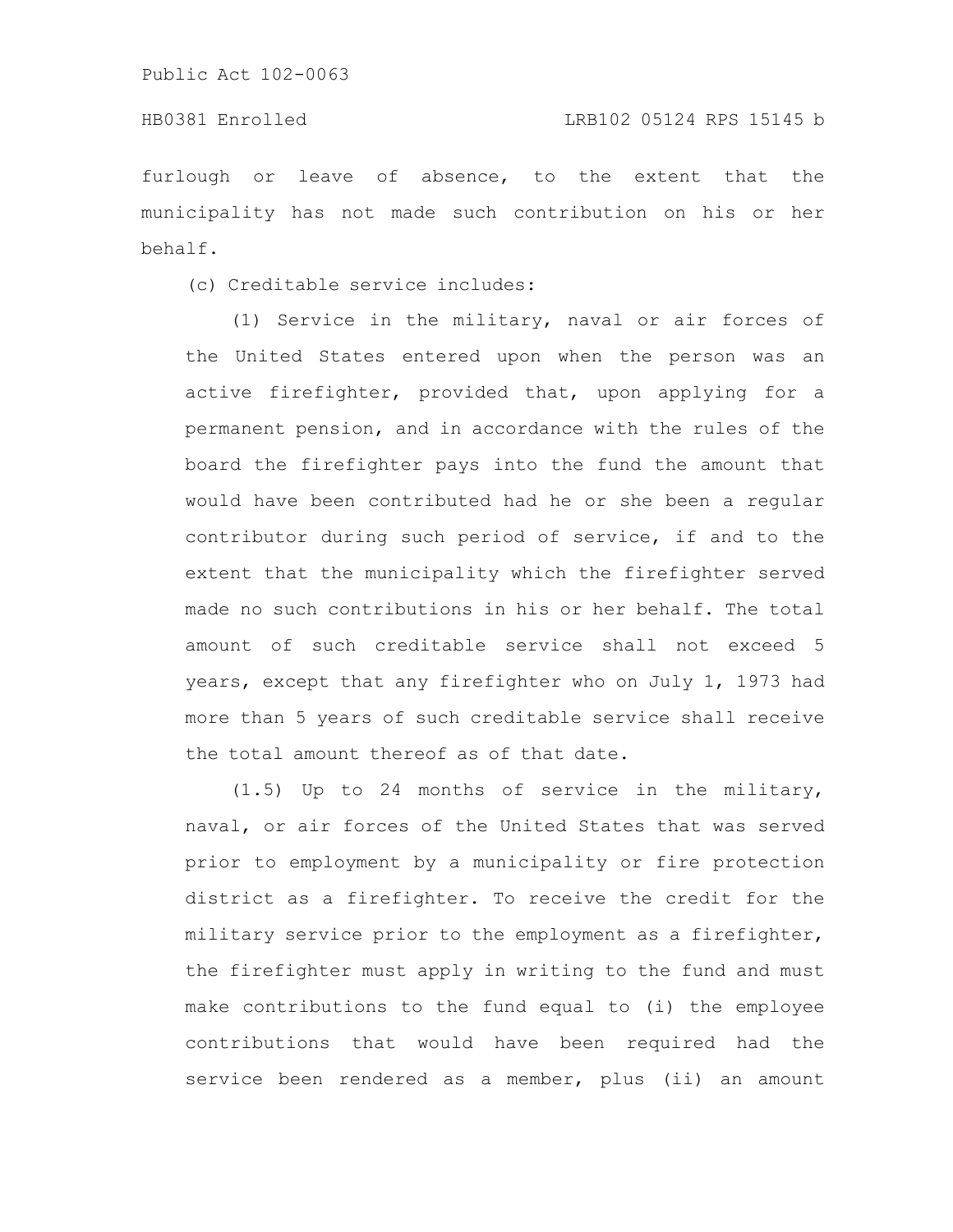### HB0381 Enrolled LRB102 05124 RPS 15145 b

determined by the fund to be equal to the employer's normal cost of the benefits accrued for that military service, plus (iii) interest at the actuarially assumed rate provided by the Department of Financial and Professional Regulation, compounded annually from the first date of membership in the fund to the date of payment on items (i) and (ii). The changes to this paragraph (1.5) by this amendatory Act of the 95th General Assembly apply only to participating employees in service on or after its effective date.

(2) Service prior to July 1, 1976 by a firefighter initially excluded from participation by reason of age who elected to participate and paid the required contributions for such service.

(3) Up to 8 years of service by a firefighter as an officer in a statewide firefighters' association when he is on a leave of absence from a municipality's payroll, provided that (i) the firefighter has at least 10 years of creditable service as an active firefighter, (ii) the firefighter contributes to the fund the amount that he would have contributed had he remained an active member of the fund, (iii) the employee or statewide firefighter association contributes to the fund an amount equal to the employer's required contribution as determined by the board, and (iv) for all leaves of absence under this subdivision (3), including those beginning before the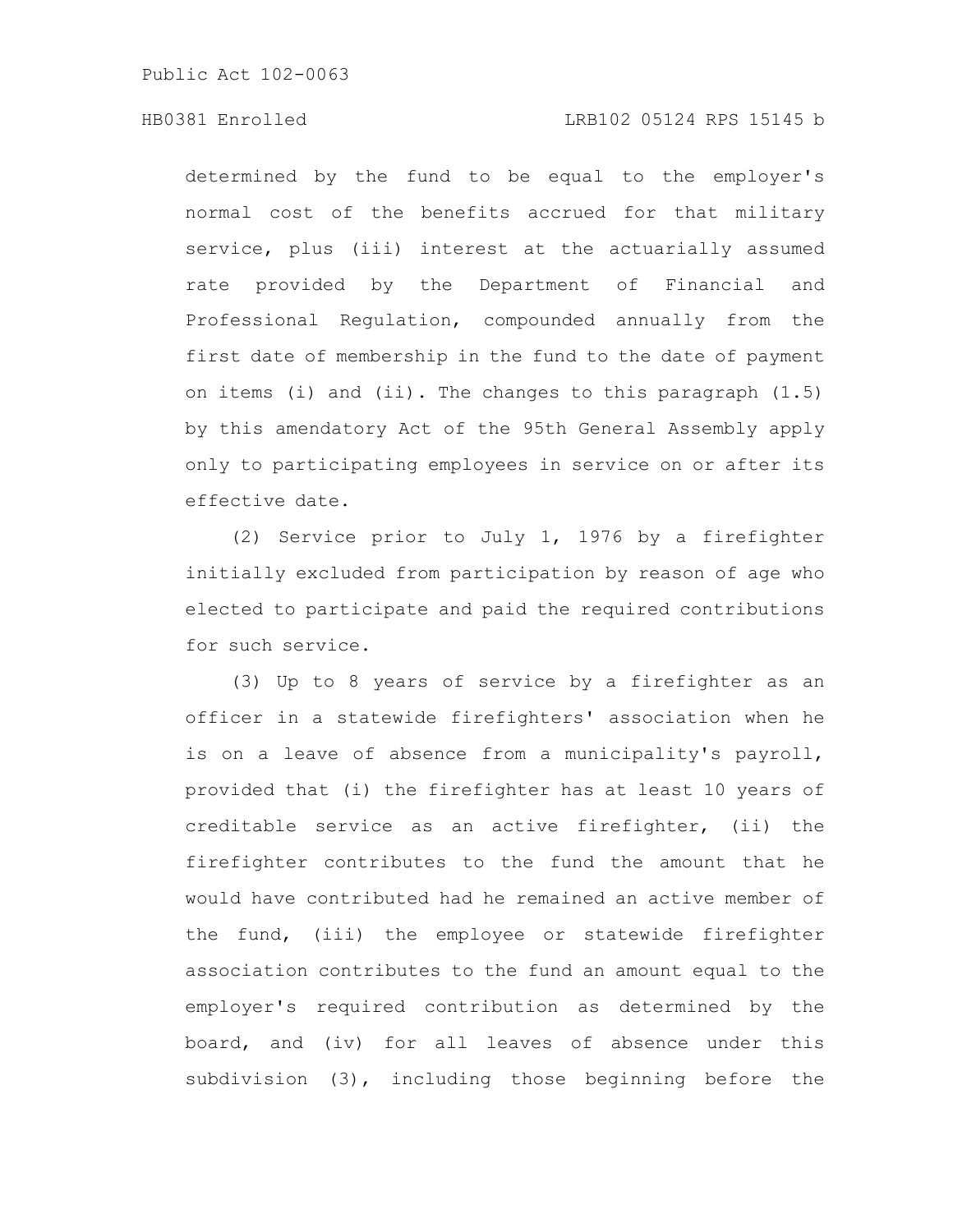effective date of this amendatory Act of the 97th General Assembly, the firefighter continues to remain in sworn status, subject to the professional standards of the public employer or those terms established in statute.

(4) Time spent as an on-call fireman for a municipality, calculated at the rate of one year of creditable service for each 5 years of time spent as an on-call fireman, provided that (i) the firefighter has at least 18 years of creditable service as an active firefighter, (ii) the firefighter spent at least 14 years as an on-call firefighter for the municipality, (iii) the firefighter applies for such creditable service within 30 days after the effective date of this amendatory Act of 1989, (iv) the firefighter contributes to the Fund an amount representing employee contributions for the number of years of creditable service granted under this subdivision (4), based on the salary and contribution rate in effect for the firefighter at the date of entry into the Fund, to be determined by the board, and (v) not more than 3 years of creditable service may be granted under this subdivision (4).

Except as provided in Section 4-108.5, creditable service shall not include time spent as a volunteer firefighter, whether or not any compensation was received therefor. The change made in this Section by Public Act 83-0463 is intended to be a restatement and clarification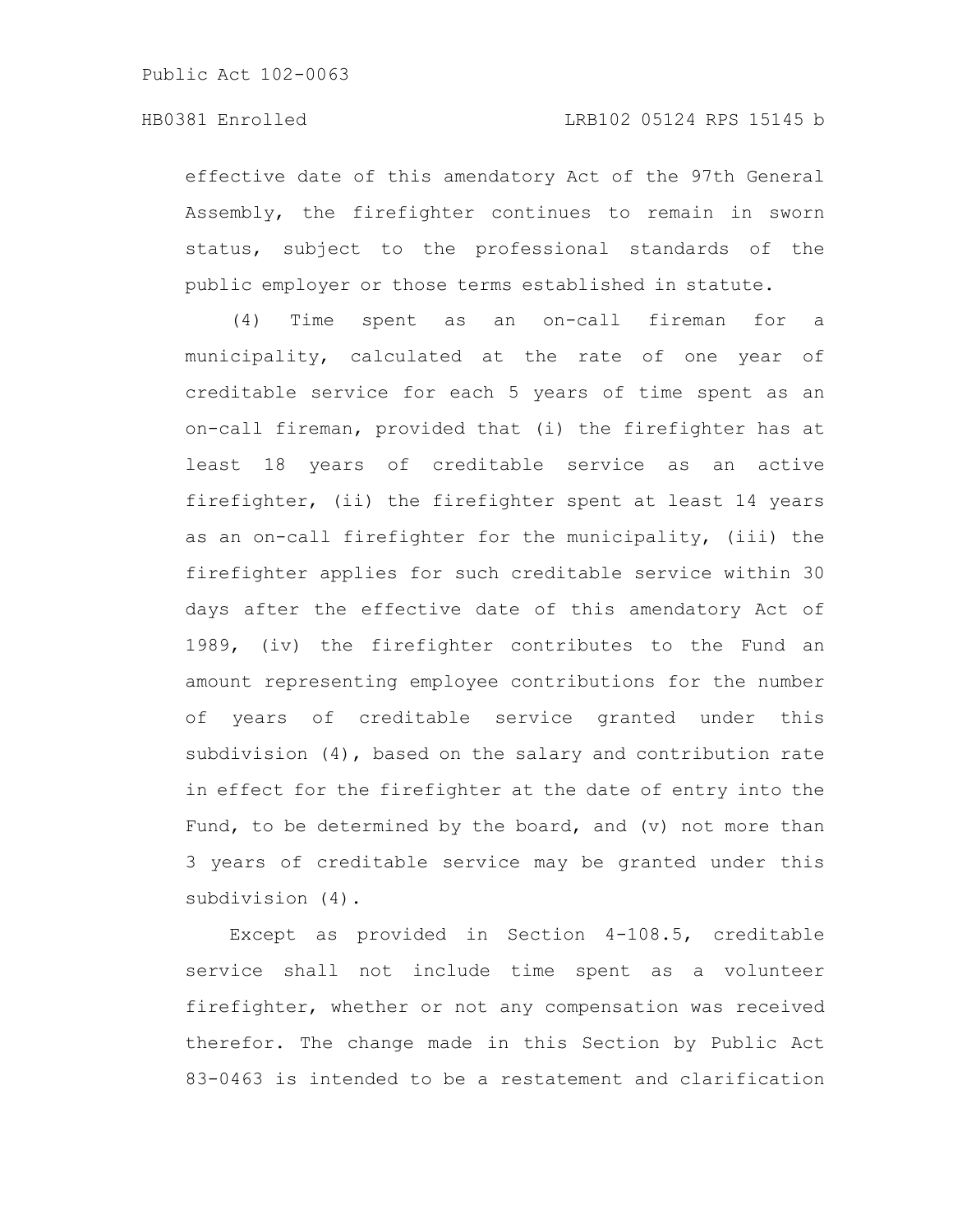of existing law, and does not imply that creditable service was previously allowed under this Article for time spent as a volunteer firefighter.

(5) Time served between July 1, 1976 and July 1, 1988 in the position of protective inspection officer or administrative assistant for fire services, for a municipality with a population under 10,000 that is located in a county with a population over 3,000,000 and that maintains a firefighters' pension fund under this Article, if the position included firefighting duties, notwithstanding that the person may not have held an appointment as a firefighter, provided that application is made to the pension fund within 30 days after the effective date of this amendatory Act of 1991, and the corresponding contributions are paid for the number of years of service granted, based upon the salary and contribution rate in effect for the firefighter at the date of entry into the pension fund, as determined by the Board.

(6) Service before becoming a participant by a firefighter initially excluded from participation by reason of age who becomes a participant under the amendment to Section 4-107 made by this amendatory Act of 1993 and pays the required contributions for such service.

(7) Up to 3 years of time during which the firefighter receives a disability pension under Section 4-110,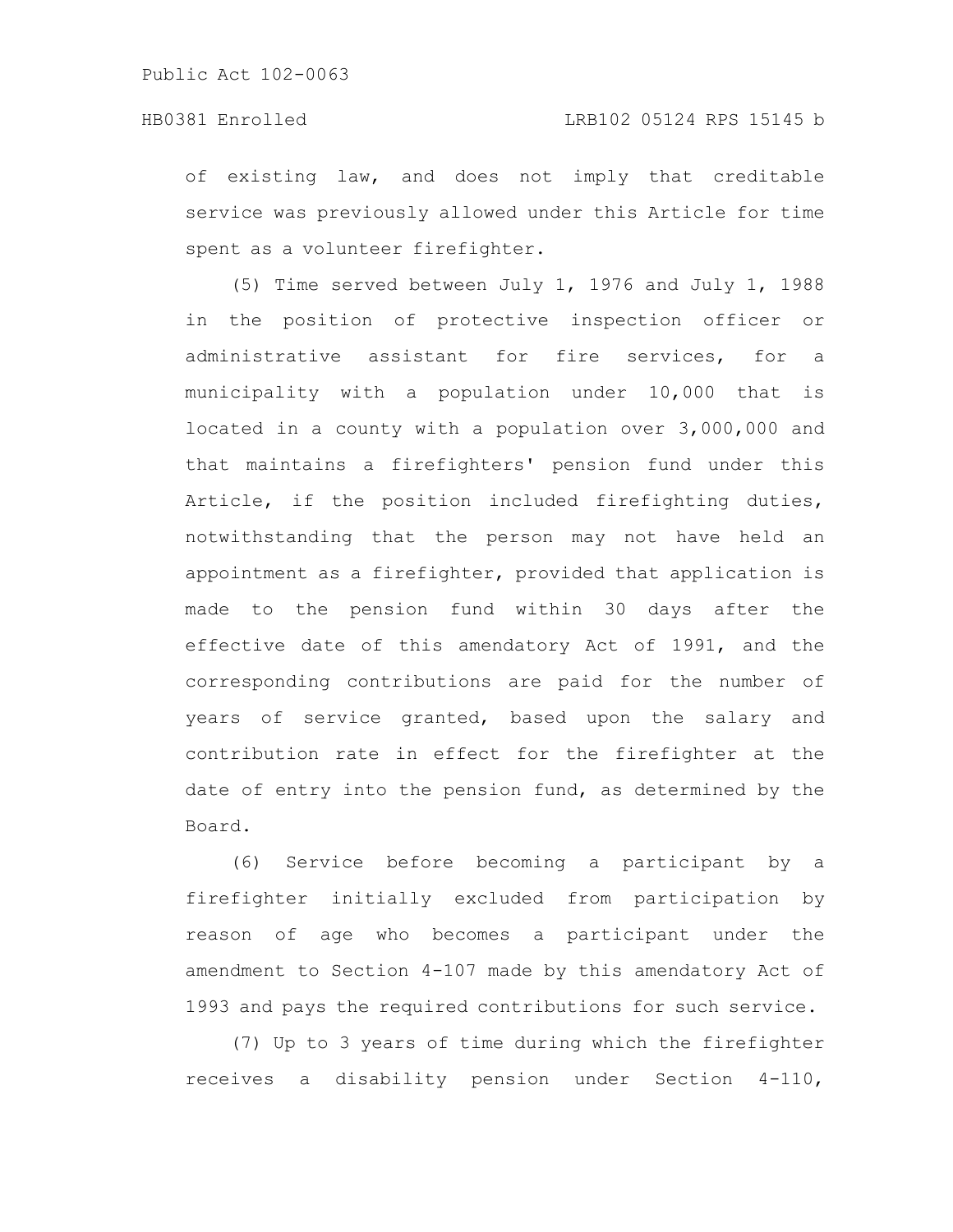### HB0381 Enrolled LRB102 05124 RPS 15145 b

4-110.1, or 4-111, provided that (i) the firefighter returns to active service after the disability for a period at least equal to the period for which credit is to be established and (ii) the firefighter makes contributions to the fund based on the rates specified in Section 4-118.1 and the salary upon which the disability pension is based. These contributions may be paid at any time prior to the commencement of a retirement pension. The firefighter may, but need not, elect to have the contributions deducted from the disability pension or to pay them in installments on a schedule approved by the board. If not deducted from the disability pension, the contributions shall include interest at the rate of 6% per year, compounded annually, from the date for which service credit is being established to the date of payment. If contributions are paid under this subdivision (c)(7) in excess of those needed to establish the credit, the excess shall be refunded. This subdivision (c)(7) applies to persons receiving a disability pension under Section 4-110, 4-110.1, or 4-111 on the effective date of this amendatory Act of the 91st General Assembly, as well as persons who begin to receive such a disability pension after that date.

(8) Up to 6 years of service as a police officer and participant in an Article 3 police pension fund administered by the unit of local government that employs